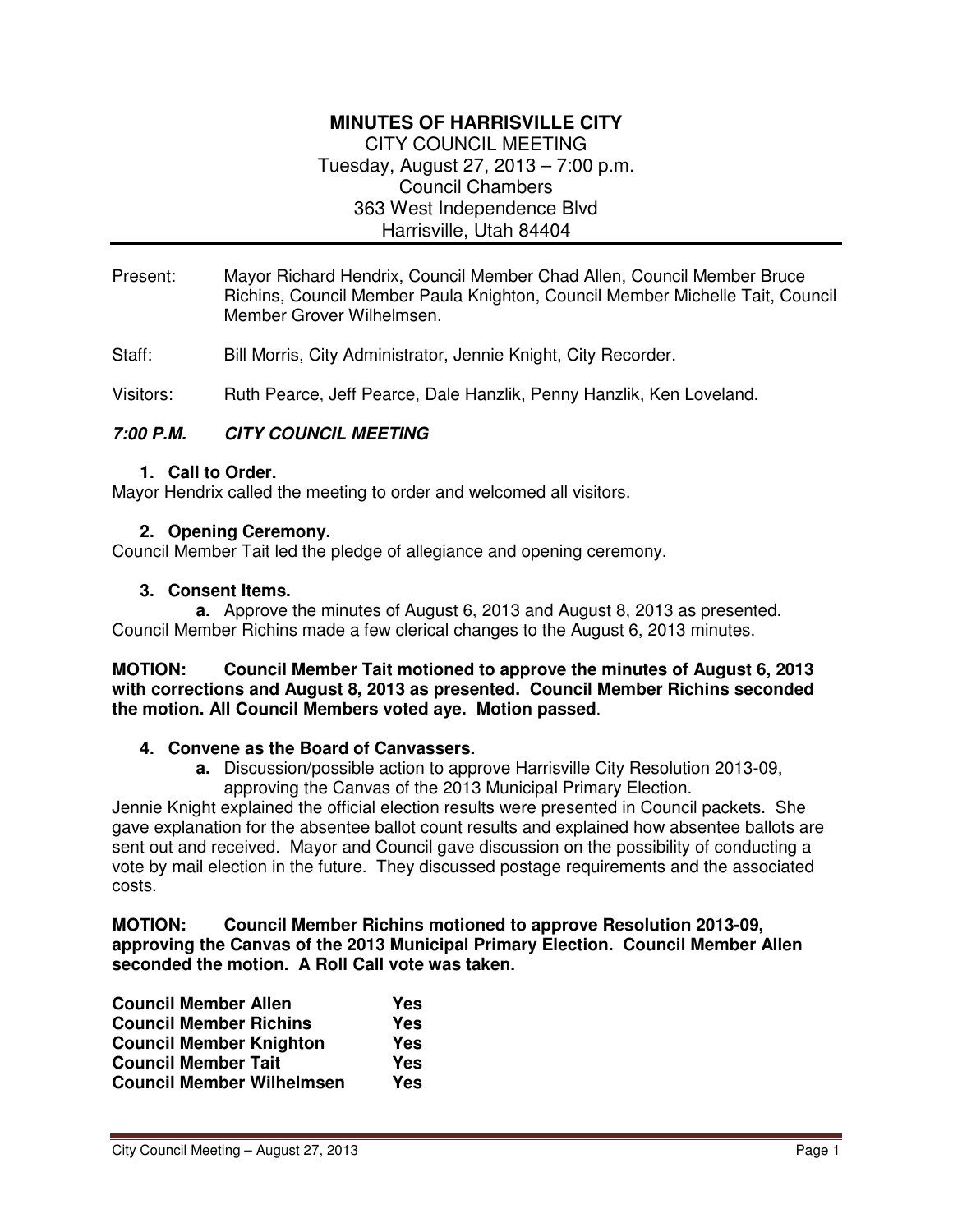## **Motion passed 5-0.**

## **5. BUSINESS ITEMS**

**b.** Discussion/possible action to approve Harrisville City Resolution 2013-08, 2013 Tax Rate.

Bill Morris explained every year the certified tax rate is approved. This resolution is adopting the 2013 certified rate. Council Member Allen asked if this includes the increase in the property tax. Bill Morris clarified yes, this includes the increase. This is the new certified tax rate.

**MOTION: Council Member Richins motioned to approve Harrisville City Resolution 2013-08, 2013 Tax Rate. Council Member Tait seconded the motion. A Roll Call vote was taken.** 

| <b>Council Member Allen</b>      | No         |
|----------------------------------|------------|
| <b>Council Member Richins</b>    | Yes        |
| <b>Council Member Knighton</b>   | <b>Yes</b> |
| <b>Council Member Tait</b>       | <b>Yes</b> |
| <b>Council Member Wilhelmsen</b> | Yes        |

#### **Motion passed 4-1.**

**c.** Discussion/possible action to approve Harrisville City Ordinance 464, an ordinance vacating original plat for Thoroughbred Meadows and adopting the amended plat for the same; and providing an effective date.

Bill Morris explained an engineering study took place to allow basements in Thoroughbred Meadows Subdivision. The original plat must be vacated to record the new plat. Council Member Knighton asked if the ordinance must specify why the plat is being vacated. Bill Morris said this explanation is not necessary. The ordinance does specify to vacate the plat at the request of the developer.

**MOTION: Council Member Knighton motioned to approve Harrisville City Ordinance #464, an ordinance vacation original plat for Thoroughbred Meadows and adopting the amended plat for the same, and providing an effective date. Council Member Wilhelmsen seconded the motion. A Roll Call vote was taken.** 

| <b>Council Member Allen</b>      | Yes        |
|----------------------------------|------------|
| <b>Council Member Richins</b>    | Yes        |
| <b>Council Member Knighton</b>   | Yes        |
| <b>Council Member Tait</b>       | <b>Yes</b> |
| <b>Council Member Wilhelmsen</b> | Yes        |

#### **Motion passed 5-0.**

**d.** Discussion/possible action to approve Harrisville City Resolution 2013-10, a Resolution entering an Interlocal Agreement between Harrisville City and Weber School District for School Resource Officer Services.

Bill Morris passed out exhibit "a" that showed the formula used to determine the salary contribution paid by the Weber School district for the School Resource Officer (SRO) service. Harrisville City will get \$17,812.50 to pay for the School Resource Officer. Mayor Hendrix clarified this amount will be in place by the 2016-17 school year. The invoice included in the Council packet shows the contribution for the school year 2013-14 at \$16,406. Council Member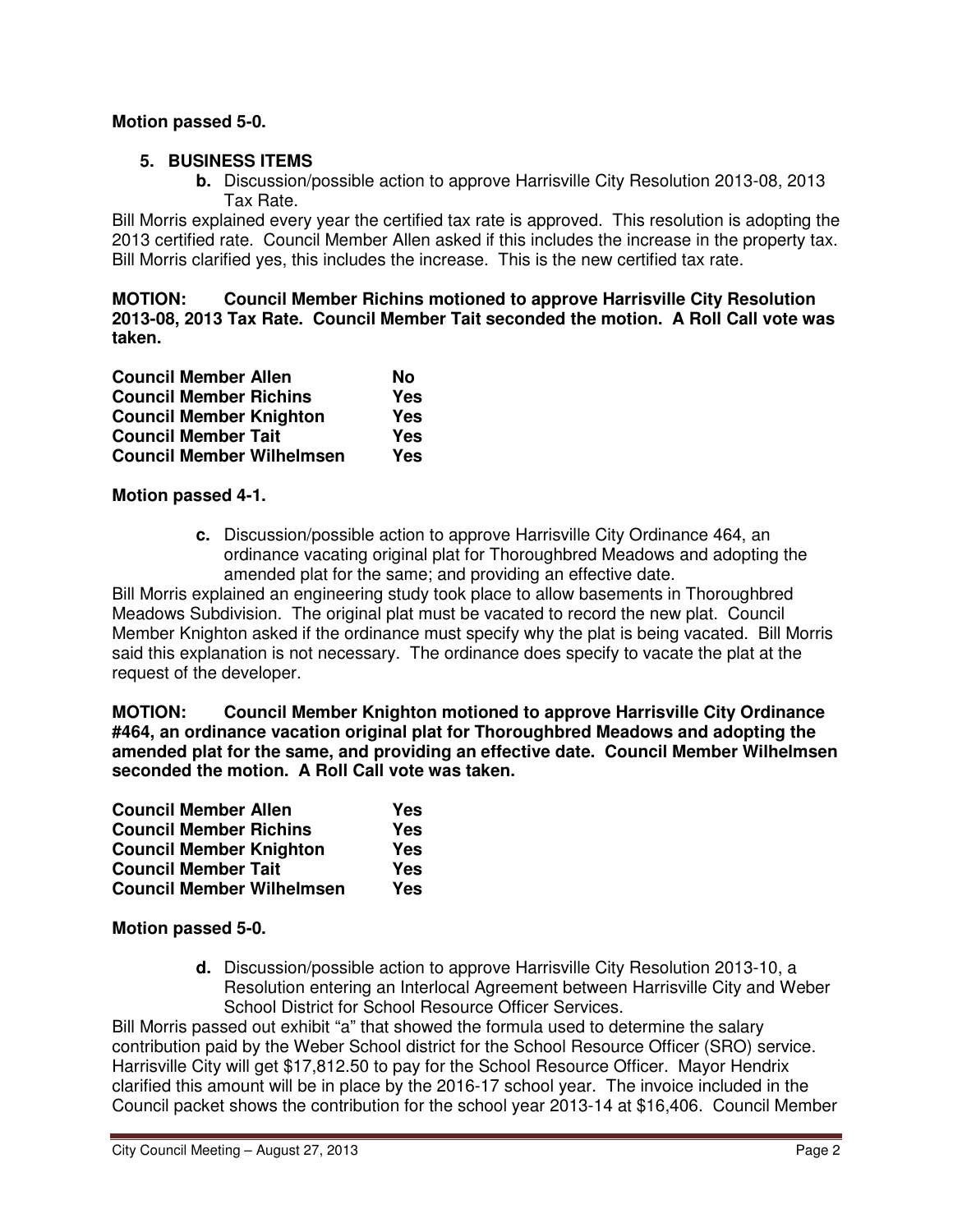Allen clarified the school district contributes part of the salary to maintain police services in the schools. This increment step program was created recently. In the new negotiations, the school district knew the budget would exceed the funds available and instituted this step program to reach the total amount by 2016-17. The school district will pay half and the city will be paying the other half of the SRO salary. The justification behind this is the school district feels the city would still be responding to calls for service within the school and therefore should pay for half of the salary. Council Member Allen said there are two SRO options; a Full time or Part time officer. Harrisville, South Ogden and North Ogden have part time SRO's. The total amount paid by the School District is one fourth of the salary which is half of the full time position listed at \$95,000. Council Member Wilhelmsen further clarified they are paying half of the half for a part time position. Mayor Hendrix pointed out the formula for calculation at the top of the exhibit which breaks down the amount. Because of the increase for the school district, this will be spread out over the next few years. Council Member Allen pointed out the city is responsible for the other half of the SRO salary. Council Member Knighton asked why Wahlquist Jr High has a full time SRO and Orion Jr High is only part time. Council Member Allen explained the schools that have a Weber County SRO have full time officers. The schools that have city police SRO have a part time. Bill Morris said Harrisville could opt to have a full time officer but then we would lose that officer's ability to cover patrol. Council Member Knighton asked if there are any other schools that don't have a SRO. Bill Morris said all of the Jr Highs and High Schools have SRO's. Mayor and Council gave discussion about Venture Academy and other charter schools with regard to the SRO resources. Council Member Wilhelmsen said the school district circulates money to cover expenses with charter schools. Discussion was given about how much time is spent through the SRO program. These hours are flexible and moved around when necessary. Council Member Knighton asked if we have a history on the duties of SRO's; how frequently they are involved with the students. Bill Morris said when the city restrooms were vandalized, a reward was put together and a flyer circulated through the SRO to capture the suspects. Council Member Allen specified this is more of an education service more than statistics on just calls for service. Mayor Hendrix said this offers more of a police presence inside the schools. Council Member Allen said this is to address security to avoid school shootings. Mayor Hendrix pointed out Officer Moore, the Harrisville City SRO, is well liked among students. Council Member Richins asked about the length of the contract, 4 years. Mayor and Council gave discussion on the length of the interlocal agreement. The interlocal agreement specifies a 48 month, or 4 year time frame.

**MOTION: Council Member Allen motioned to approve Harrisville City Resolution 2013-10, a Resolution entering an Interlocal Agreement between Harrisville City and Weber School District for School Resource Officer at Orion Jr. High. Council Member Wilhelmsen seconded the motion. A Roll Call vote was taken.** 

| <b>Council Member Allen</b>      | Yes |
|----------------------------------|-----|
| <b>Council Member Richins</b>    | Yes |
| <b>Council Member Knighton</b>   | Yes |
| <b>Council Member Tait</b>       | Yes |
| <b>Council Member Wilhelmsen</b> | Yes |

#### **Motion passed 5-0.**

**e.** Discussion on tree policy.

Bill Morris informed Council 14 letters were sent out to residents regarding tree and sidewalk removal. He asked if Council had received any phone calls from residents. Council Member Wilhelmsen said a resident contacted him after receiving one of these letters regarding a tree on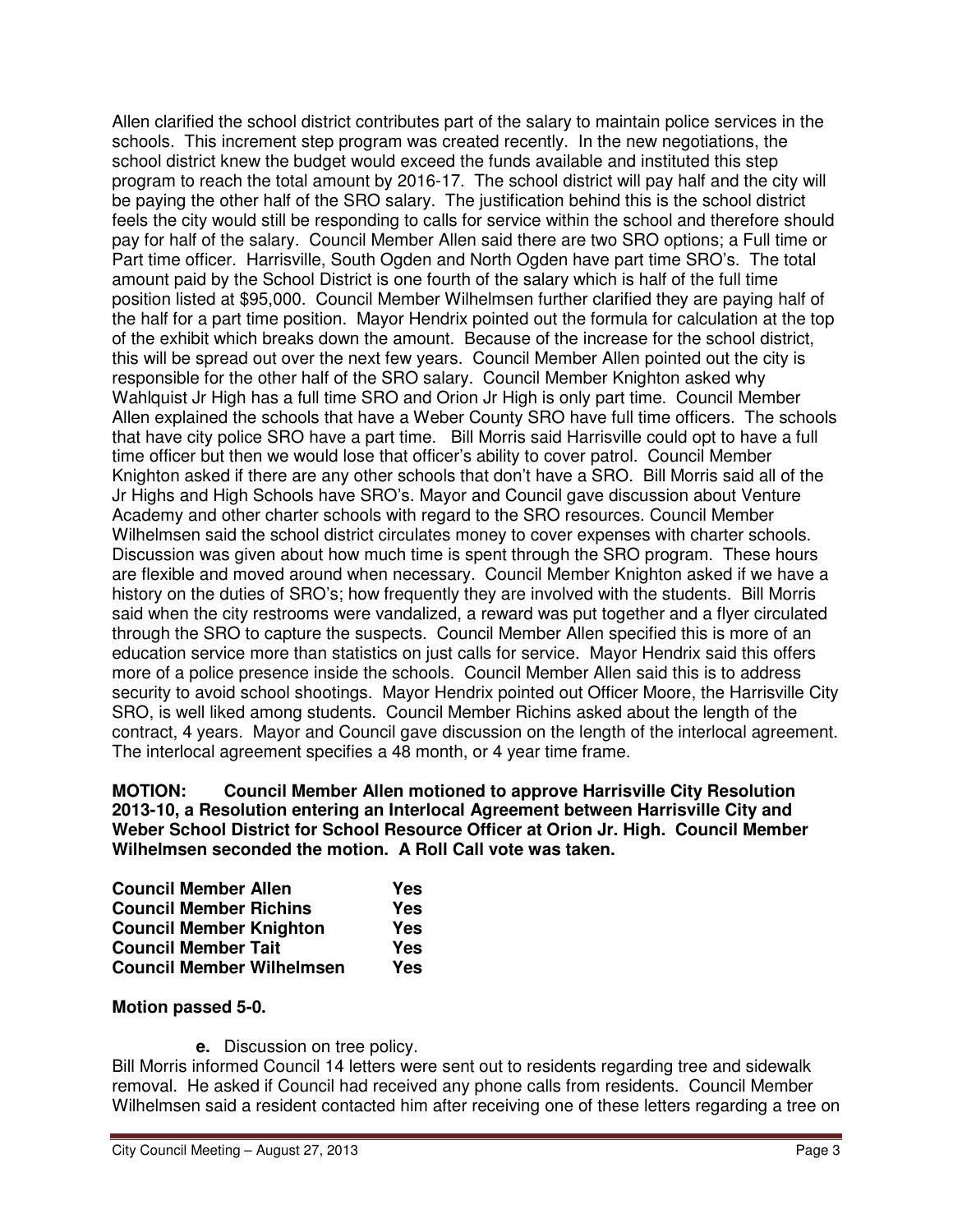his property. The tree in question is also affecting a fire hydrant and the tree will need to be removed. He reported the discussion went well, a resolution had been reached. Bill Morris commented this particular home owner has a handicapped ramp involved in the section of sidewalk that will be replaced. This ramp does not meet ADA code so the city would have to address this to bring the sidewalk into compliance.

Another home owner bought a house 2 weeks ago and her husband has recently been deployed. Another resident is someone trying to sell their house, and has lowered the asking price to compensate for the tree removal and sidewalk replacement. Staff is working to address make sure the new buyer will understand they will have to cover this expense. Three residents have filed appeals.

Bill Morris read suggestions for a writing a tree ordinance from a pamphlet from Tree City USA. This pamphlet is provided by the very people trying to protect trees. This specifies home owner's responsibility with regard to tree care and removal. Also suggesting following the standard set forth in the ordinance. Educational information is available to prevent trees from becoming a nuisance. Harrisville City is not out of line, regardless of the media coverage. We allow residents to plant trees within the city right of way. Home owners are also required to maintain the structure of the sidewalk, even if damage occurs.

Council Member Knighton suggested making this information available on the website. Council Member Richins asked about the appeal process. Bill Morris responded Greg Montgomery is the city appeal authority. Hearings will be held in the case of the filed appeals.

Council Member Knighton asked why the city is not requiring the home owner who is selling their home to correct this before the sale is made. Bill Morris said because they may have a sale in progress. There is money involved in this process either way. Ken Martin is working to resolve as many issues as possible. Council Member Richins asked to receive the addresses of all the offending trees. Jennie Knight will forward an email provided by Gene Bingham that includes the addresses of all the homes affected. Bill Morris said staff will continue to keep Council apprised as to what is going on with this issue. Some of these issues may not be fixed until next year.

## **6. Public Comments.**

No comments.

# **7. Mayor/Council Follow-Up.**

Mayor Hendrix informed Council of the dates for the Utah League of Cities and Towns Conference which is coming up the second week of September on the  $11-13<sup>th</sup>$ . He said more information is on the league website. He suggested letting Jennie Knight know if they are interested in registering.

## **8. Closed Executive Session.**

#### **MOTION: Council Member Wilhelmsen motioned to close the public meeting and convene into a closed executive session. Council Member Allen seconded the motion. All Council Members voted aye. Motion passed.**

Council Members convened into the executive session to discuss the character, professional competence, or physical or mental health of an individual.

**MOTION: Council Member Richins motioned to close the closed executive session and reopen the public meeting. Council Member Allen seconded the motion. All Council Members voted aye. Motion passed.**